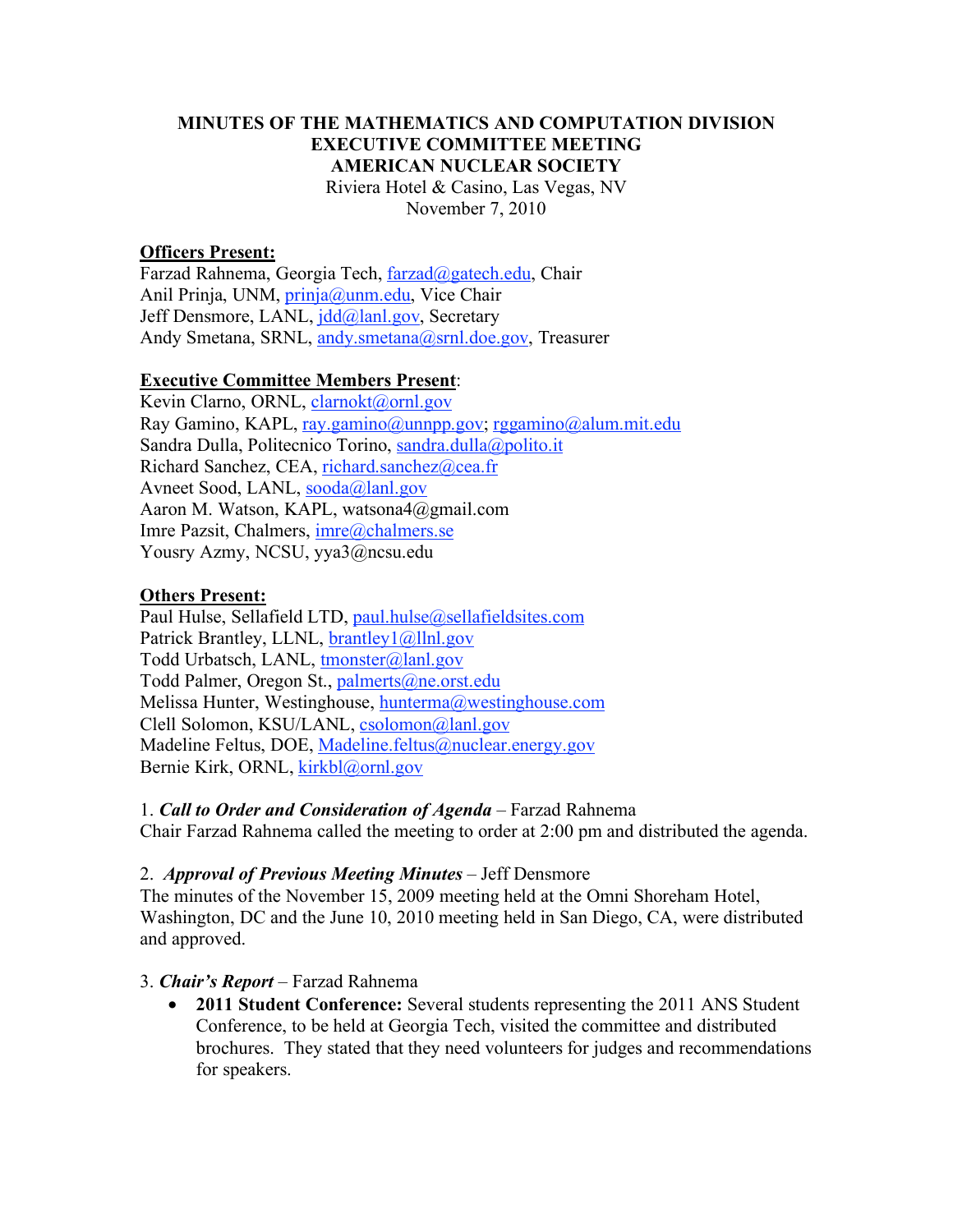- **Gift to Outgoing Chair:** Todd Palmer, the outgoing chair, was presented a gavel and a plaque by Farzad Rahnema.
- **2009 Division Metrics:** The division received a yellow for support of class III topical meeting. However, there is nothing we can do about this because the division typically doesn't support these types of meetings.
- **Review of MCD Strategic Plan:** A committee consisting of Anil Prinja (chair), Farzad Rahnema, and Todd Palmer will review the strategic plan for the division.
- **2010 Student Conference Support:** \$2500 was issued to the 2010 ANS Student **Conference**
- **Awards:** The recipient of the Dannels scholarship is Hayes Stripling. Nominations for the service and Pomraning awards are due in January, 2011. Increasing the number of nominations for these two awards was also discussed.

# 4. *Vice Chair's Report* – Anil Prinja

The roundtable session is Monday at 1 pm. The topic is neutron transport and thermal hydraulics for CASL. Speakers include Paul Turinsky, Bill Martin, and Rob Lowrie. This is a full session, not a half session.

# 5. *Treasurer's Report* – Andy Smetana

- The treasurer's report is attached at the end of the minutes.
- The only new expense was support of the 2011 ANS Student Conference (\$2500).
- A new \$10,000 scholarship honoring Ely Gelbard was discussed. Yousry Azmy will be asked to lead the creation of this scholarship.

# 6. *Program Committee's Report* – Patrick Brantley

- **Current Meeting:** There were 31 summaries submitted, approximately 20 of which were accepted for a total of 3 MCD sessions.
- **M&C 2013:** We need proposals for hosting the MCD topical meeting in 2013.
- **Best Summary and Presentation Award:** Anil Prinja was presented this award for his summary at the June 2010 meeting.
- **MC+SNA 2010:** Forrest Brown gave an overview of the recent MC+SNA conference held in Tokyo, Japan.
- **Status of M&C 2011:** Sandra Dulla reported on the status of the upcoming topical meeting to be held in Rio de Janeiro, Brazil. The registration fee for this conference is expected to be \$750, while hotel rooms at the conference hotel are \$150/night. Furthermore, Brazil requires visas for U.S. citizens, which may cost as much as \$200 each, potentially limiting U.S. participation. There 12 technical tracks planned, several of which (nuclear fuels, nuclear material, and homeland security) still require track leaders. The due date for paper submission has been moved to November 30, 2010.

# 7. *Standing Committee Reports*

## a. *Students* – Kevin Clarno

Two tickets for the president's reception were requested and two tickets were donated, so the division didn't need to purchase any student tickets for this meeting.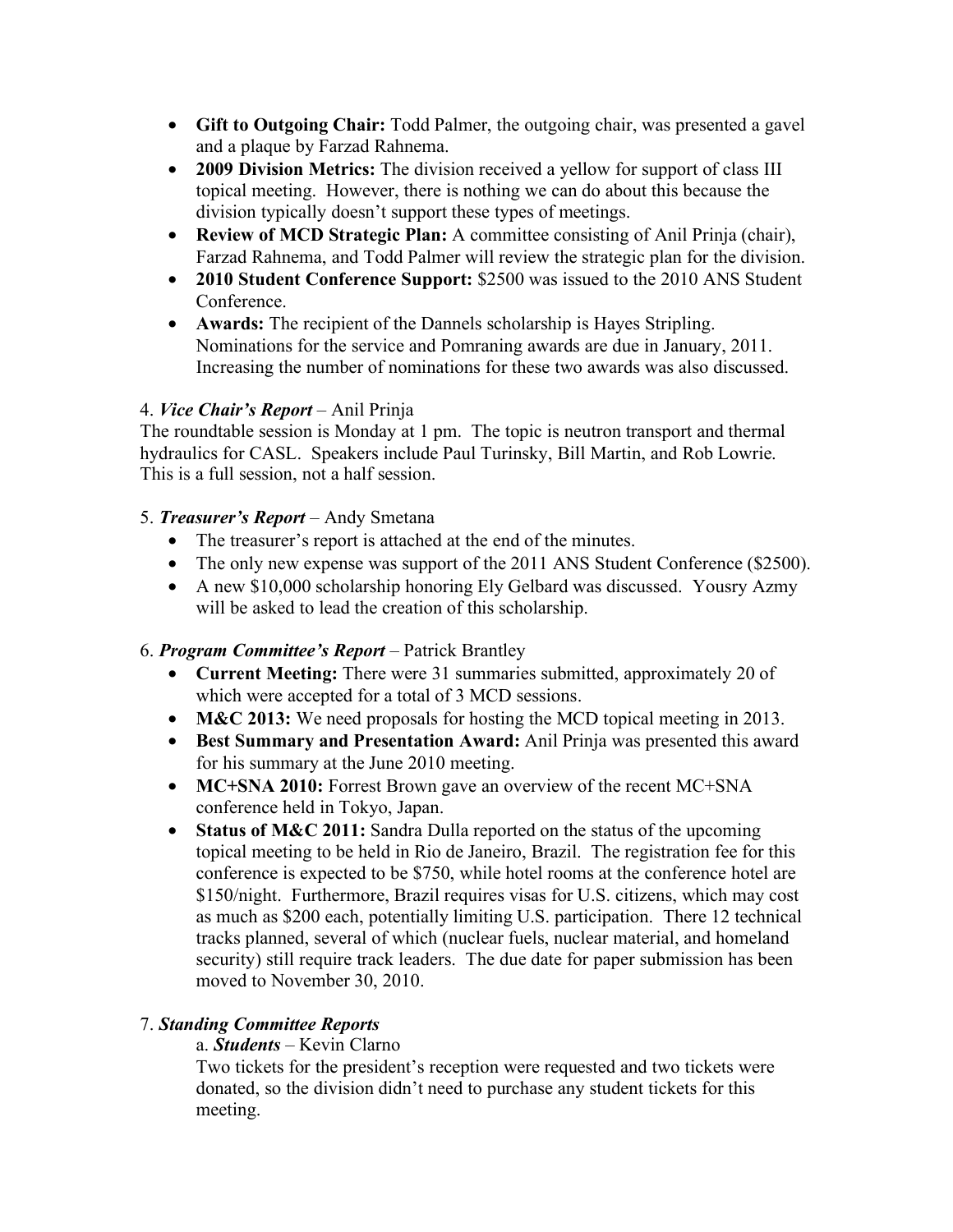b. *Standards* – Andy Smetana

Andy reported on the status of Working Group 10.7 (high fidelity software). c. *Joint Benchmark* – Glenn Sjoden

The Joint Benchmark Committee needs more visibility with respect to benchmark needs and guidelines. The roundtable session is Monday at 1 pm.

### d. *Publicity* – Avneet Sood

The November newsletter was not completed in time. This newsletter will possibly be completed and distributed after the ANS meeting. It was suggested that the division newsletter be used to advertise talks and solicit nominations for awards.

## e. *Web* – Todd Palmer

Yes, we have a division webpage.

#### f. *Membership* – Madeline Feltus

Madeline distributed a chart showing the number of division members over the last several years (attached). However, she needs help in keeping track of students. She also asked members to renew their memberships before the end of the year so that they count towards the division total. Madeline also suggested becoming an ANS benefactor (as opposed to paying dues) for tax purposes if your employer (i.e., DOE) does not reimburse you for professional society membership dues.

#### 8. *Old Business*

Richard Sanchez reported that only dues-paying fellows (i.e., not those retired or deceased) are listed as fellows on the ANS webpage. Anil Prinja suggested listing all MCD fellows on the division webpage.

#### 9. *New Business*

- Workshops for professional divisions are on Saturday before ANS meetings
- Glenn Sjoden is now at Georgia Tech.
- Bernadette Kirk reported that only two people attended the Computational Medical Physics Working Group (CMPWG) meeting and there are currently no officers for this working group. Ali Haghighat, Glenn Sjoden, Farzad Rahnema, and Bernadette Kirk will discuss finding a new chair for CMPWG.
- Ray Gamino is running for ANS Board of Directors.

#### 10. *Next Meeting*

The next meeting of the MCD Executive Committee will be at the ANS National Meeting in June 2011

## 11. *Adjournment*

The meeting was adjourned at 3:13 pm.

Respectfully submitted,

Jeff Densmore, Secretary, ANS Mathematics and Computation Division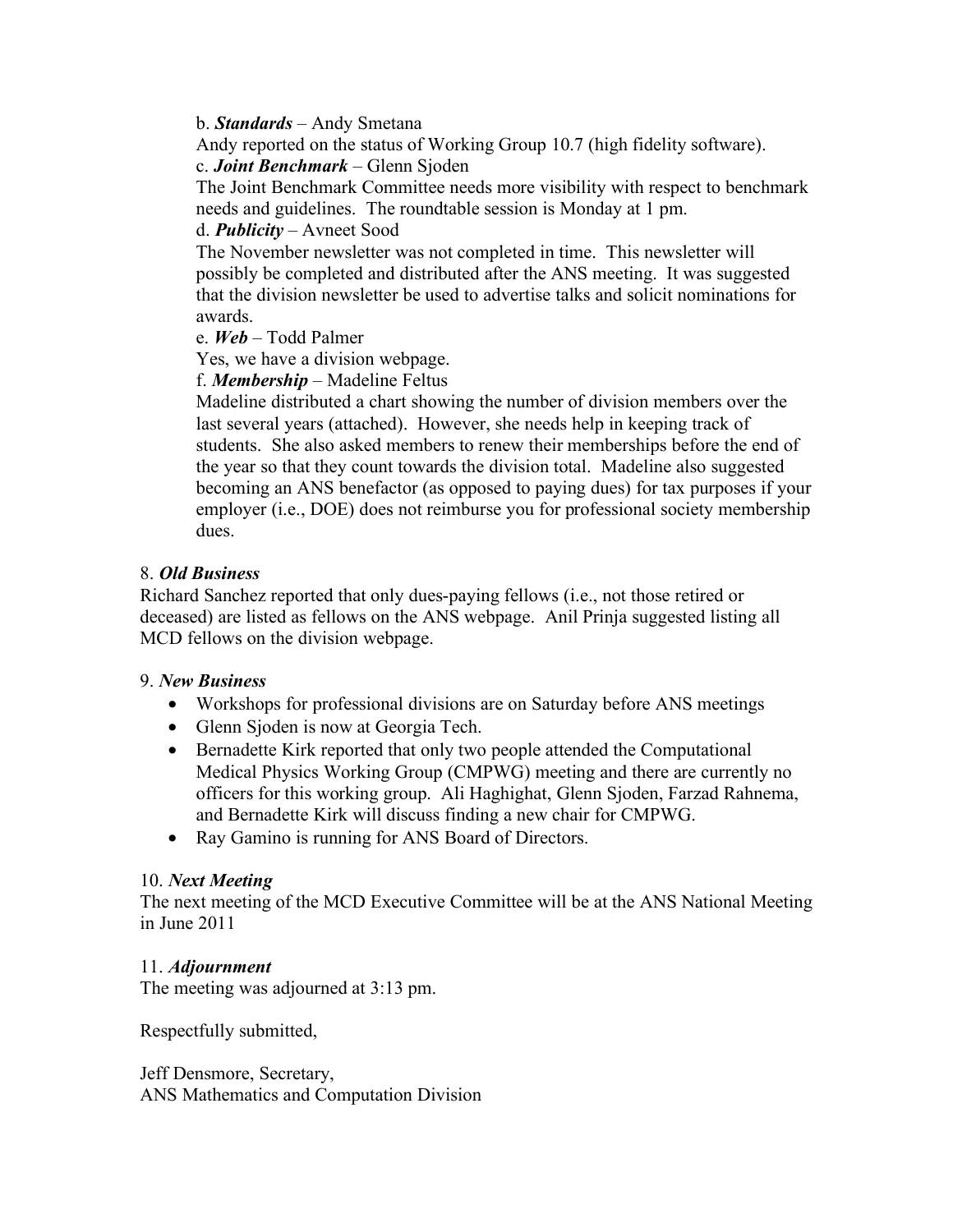# Mathematics and Computations Division

## **Calendar Year 2010**

|                                                                                                                                                        | 2010<br>Proposed                                            | 2010<br>Actual 10<br>months                              | <b>Details</b>                                                                                                                                                                                                                                                                                                    |
|--------------------------------------------------------------------------------------------------------------------------------------------------------|-------------------------------------------------------------|----------------------------------------------------------|-------------------------------------------------------------------------------------------------------------------------------------------------------------------------------------------------------------------------------------------------------------------------------------------------------------------|
| <b>Income</b><br>Carry Forward, Prior Year<br><b>Member Allocation</b><br><b>Other Budget Funds</b>                                                    | 16,221<br>2,194<br>20,600                                   | 33,276<br>2,194<br>$\Omega$                              | F<br>\$2 per MCD member<br>F.<br>E \$600 for 2010 National Mtg Participation<br>\$15,605 for M&C 2009 Topical was<br>received in 2009<br>F.<br>E \$5,000 for PHYSOR 2010                                                                                                                                          |
| <b>Total Budget Funds</b>                                                                                                                              | 39,015                                                      | 35,470                                                   |                                                                                                                                                                                                                                                                                                                   |
| <b>Expenses</b><br><b>Newsletters</b><br>Awards, Plaques<br><b>National Meeting Costs</b><br><b>Division Officer Expense</b><br><b>Student Support</b> | $\overline{0}$<br>1,100<br>$\mathbf 0$<br>$\Omega$<br>5,515 | $\overline{0}$<br>100<br>0<br>$\Omega$<br>1,000<br>2,500 | \$100 "Best Summary+Presentation"<br>F Award ANS 2009 Winter Mtg<br>\$500 Best Summary + Presentation Award,<br><b>E</b> ANS National Meetings<br>\$500 Distinguished Service<br>Е.<br>\$1000 ANS Student Travel<br>F.<br>\$2500 ANS Student Conference 2011<br>F<br>\$2015 President's Reception Student Tickets |
| Scholarship/Need Funding<br><b>Other Expenses</b>                                                                                                      | $\mathbf 0$<br>$\overline{0}$                               | 0<br>$\overline{0}$                                      |                                                                                                                                                                                                                                                                                                                   |
| <b>Total Expenses</b>                                                                                                                                  | 6,615                                                       | 3,600                                                    |                                                                                                                                                                                                                                                                                                                   |
| <b>Carry Over, Year End</b>                                                                                                                            | 32,400                                                      | 31,870                                                   |                                                                                                                                                                                                                                                                                                                   |